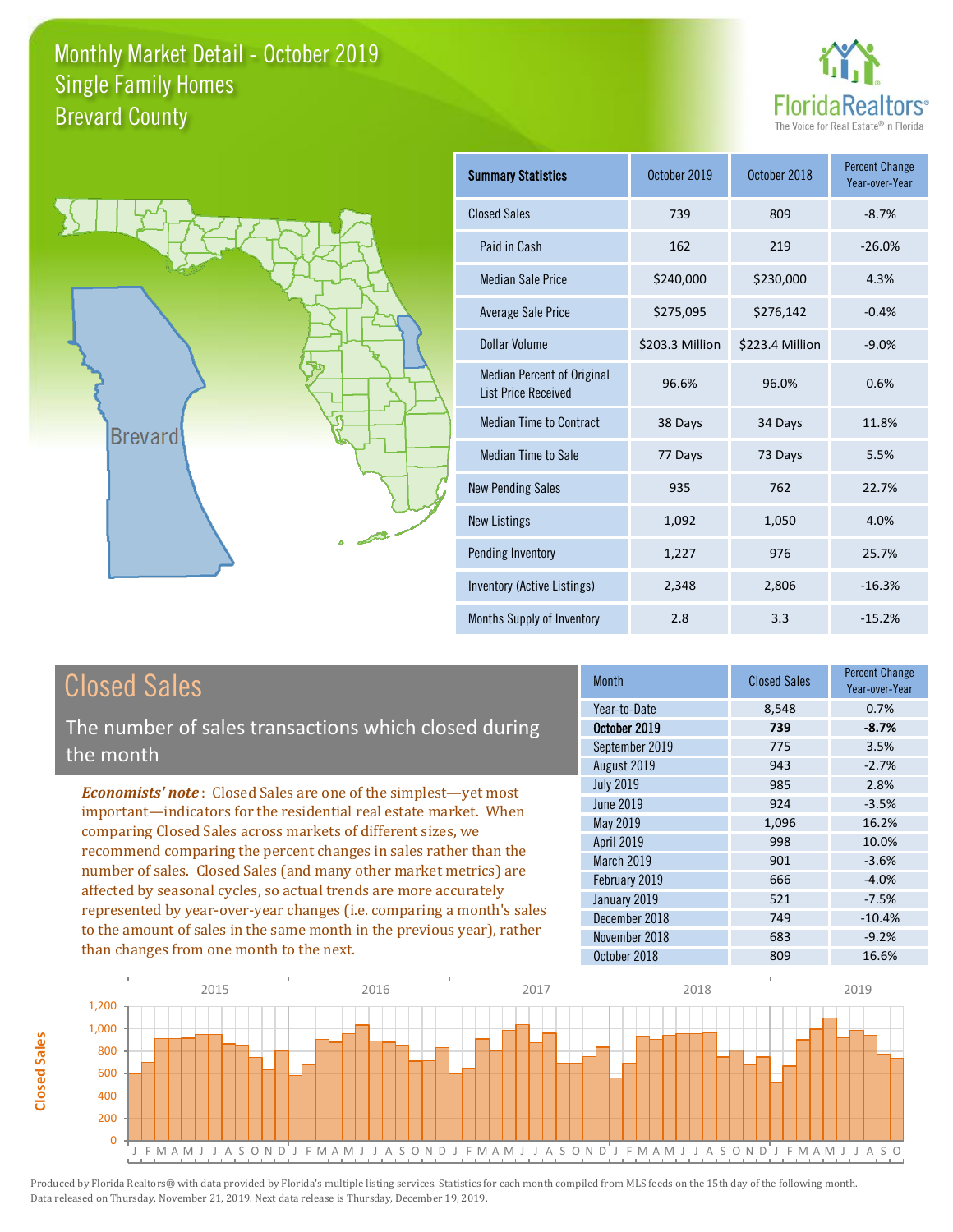

| Cash Sales                                                                     | <b>Month</b>      | <b>Cash Sales</b> | <b>Percent Change</b><br>Year-over-Year |
|--------------------------------------------------------------------------------|-------------------|-------------------|-----------------------------------------|
|                                                                                | Year-to-Date      | 1,846             | $-5.9%$                                 |
| The number of Closed Sales during the month in which                           | October 2019      | 162               | $-26.0%$                                |
|                                                                                | September 2019    | 154               | $-16.3%$                                |
| buyers exclusively paid in cash                                                | August 2019       | 197               | $-10.9%$                                |
|                                                                                | <b>July 2019</b>  | 204               | 1.0%                                    |
|                                                                                | June 2019         | 175               | $-9.3%$                                 |
| <b>Economists' note:</b> Cash Sales can be a useful indicator of the extent to | May 2019          | 229               | 12.3%                                   |
| which investors are participating in the market. Why? Investors are            | <b>April 2019</b> | 208               | 14.3%                                   |
| far more likely to have the funds to purchase a home available up front,       | <b>March 2019</b> | 187               | $-10.5%$                                |
| whereas the typical homebuyer requires a mortgage or some other                | February 2019     | 179               | $-7.3%$                                 |
| form of financing. There are, of course, many possible exceptions, so          | January 2019      | 151               | $-2.6%$                                 |
| this statistic should be interpreted with care.                                | December 2018     | 176               | $-8.8%$                                 |



# Cash Sales as a Percentage of Closed Sales

The percentage of Closed Sales during the month which were Cash Sales

*Economists' note* : This statistic is simply another way of viewing Cash Sales. The remaining percentages of Closed Sales (i.e. those not paid fully in cash) each month involved some sort of financing, such as mortgages, owner/seller financing, assumed loans, etc.

| Month            | <b>Percent of Closed</b><br>Sales Paid in Cash | <b>Percent Change</b><br>Year-over-Year |
|------------------|------------------------------------------------|-----------------------------------------|
| Year-to-Date     | 21.6%                                          | $-6.5%$                                 |
| October 2019     | 21.9%                                          | $-19.2%$                                |
| September 2019   | 19.9%                                          | $-19.1%$                                |
| August 2019      | 20.9%                                          | $-8.3%$                                 |
| <b>July 2019</b> | 20.7%                                          | $-1.9%$                                 |
| <b>June 2019</b> | 18.9%                                          | $-6.0%$                                 |
| May 2019         | 20.9%                                          | $-3.2%$                                 |
| April 2019       | 20.8%                                          | 3.5%                                    |
| March 2019       | 20.8%                                          | $-7.1%$                                 |
| February 2019    | 26.9%                                          | $-3.2%$                                 |
| January 2019     | 29.0%                                          | 5.5%                                    |
| December 2018    | 23.5%                                          | 1.7%                                    |
| November 2018    | 22.0%                                          | $-8.7%$                                 |
| October 2018     | 27.1%                                          | 13.4%                                   |

November 2018 150 150 -17.1%

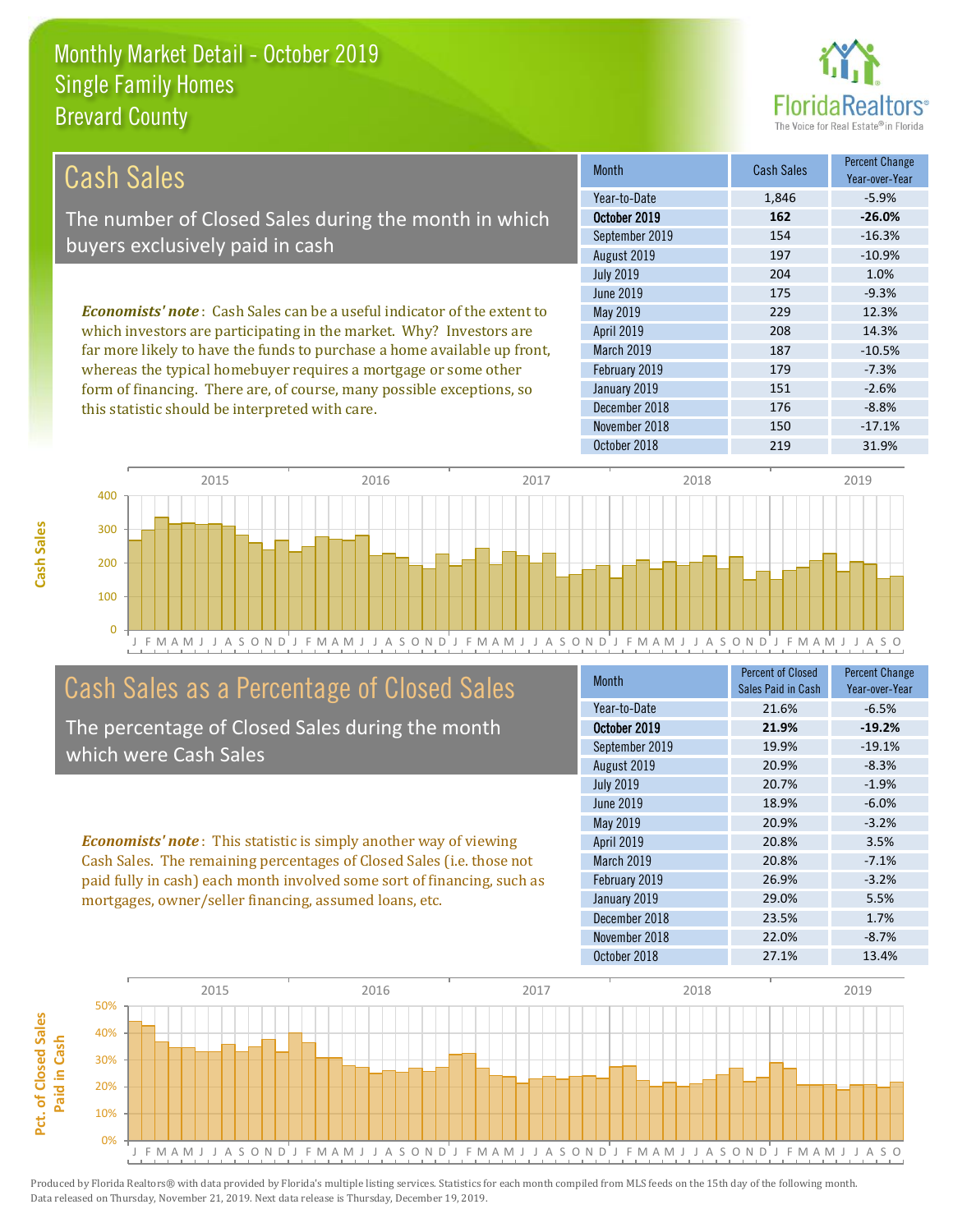

#### Month Median Sale Price Percent Change Year-over-Year October 2019 **\$240,000 4.3%** Year-to-Date \$237,000 3.5% March 2019 **\$227,700** -1.0% September 2019 \$240,000 2.1% August 2019 **\$234,000** -0.4% May 2019 **6.3%** \$239,208 6.3% April 2019 \$238,000 4.6% July 2019 **\$244,000 6.6%** June 2019 **\$248,000** \$248,000 7.8% February 2019 **\$230,000 0.0%** January 2019 **\$228,463** 6.3% December 2018 **\$229,000** 0.5% November 2018 **\$225,295** 3.3% October 2018 \$230,000 17.9% *Economists' note* : Median Sale Price is our preferred summary statistic for price activity because, unlike Average Sale Price, Median Sale Price is not sensitive to high sale prices for small numbers of homes that may not be characteristic of the market area. Keep in mind that median price trends over time are not always solely caused by changes in the general value of local real estate. Median sale price only reflects the values of the homes that *sold* each month, and the mix of the types of homes that sell can change over time. Median Sale Price The median sale price reported for the month (i.e. 50% of sales were above and 50% of sales were below)



# Average Sale Price

The average sale price reported for the month (i.e. total sales in dollars divided by the number of sales)

*Economists' note* : Usually, we prefer Median Sale Price over Average Sale Price as a summary statistic for home prices. However, Average Sale Price does have its uses—particularly when it is analyzed alongside the Median Sale Price. For one, the relative difference between the two statistics can provide some insight into the market for higher-end homes in an area.

| Month            | <b>Average Sale Price</b> | <b>Percent Change</b><br>Year-over-Year |
|------------------|---------------------------|-----------------------------------------|
| Year-to-Date     | \$281,531                 | 3.2%                                    |
| October 2019     | \$275,095                 | $-0.4%$                                 |
| September 2019   | \$274,869                 | 0.4%                                    |
| August 2019      | \$289,399                 | 6.1%                                    |
| <b>July 2019</b> | \$289,093                 | 7.1%                                    |
| <b>June 2019</b> | \$292,226                 | 6.5%                                    |
| May 2019         | \$286,339                 | 5.1%                                    |
| April 2019       | \$281,691                 | 3.8%                                    |
| March 2019       | \$273,882                 | 0.6%                                    |
| February 2019    | \$274,662                 | $-3.8%$                                 |
| January 2019     | \$264,648                 | 3.5%                                    |
| December 2018    | \$275,614                 | 1.4%                                    |
| November 2018    | \$269,466                 | 8.6%                                    |
| October 2018     | \$276,142                 | 9.8%                                    |

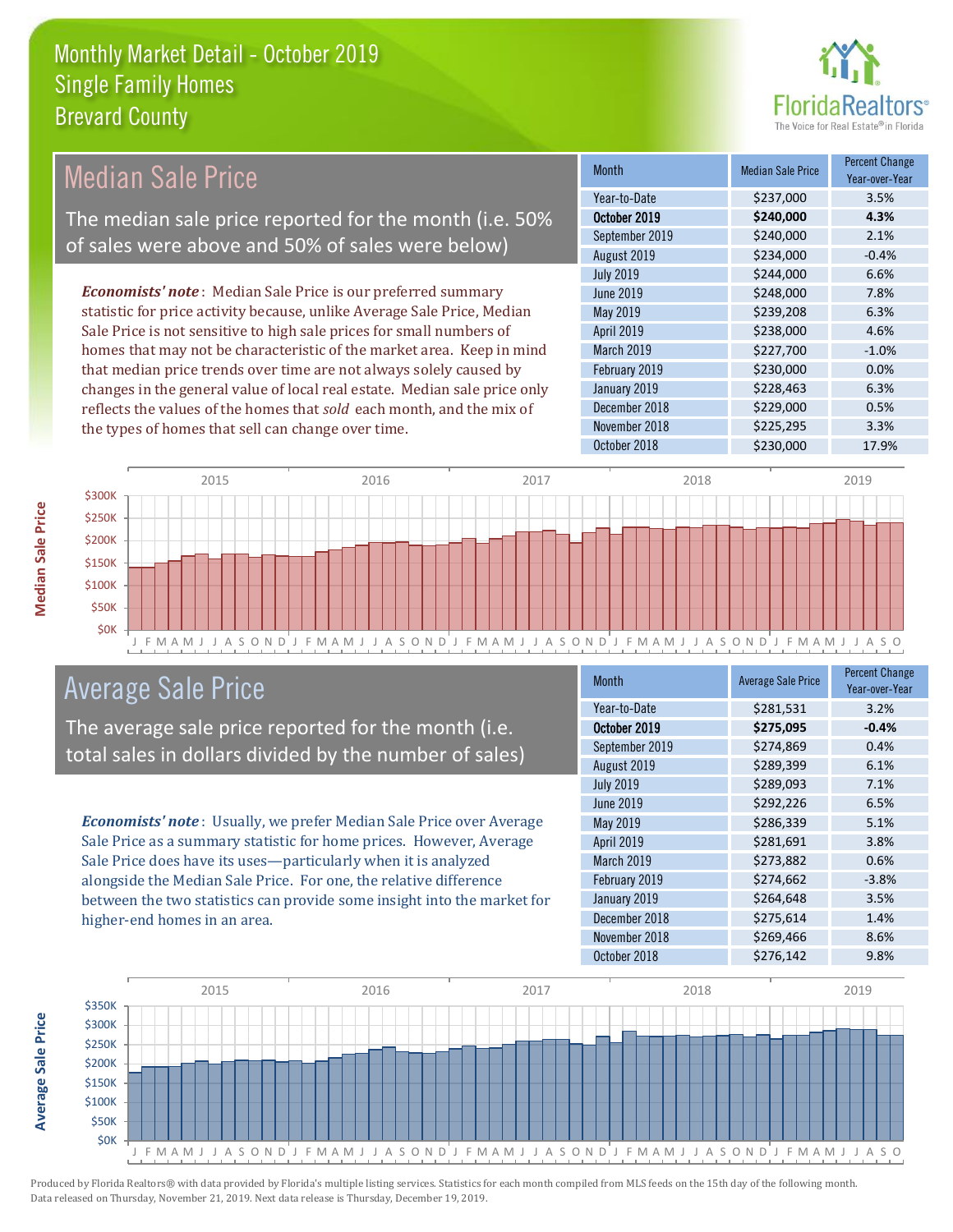

### ollar Volume

The sum of the sale prices for all sales which closed during the month

*Economists' note* : Dollar Volume is simply the sum of all sale prices in a given time period, and can quickly be calculated by multiplying Closed Sales by Average Sale Price. It is a strong indicator of the health of the real estate industry in a market, and is of particular interest to real estate professionals, investors, analysts, and government agencies. Potential home sellers and home buyers, on the other hand, will likely be better served by paying attention to trends in the two components of Dollar Volume (i.e. sales and prices) individually.

| <b>Month</b>      | <b>Dollar Volume</b> | <b>Percent Change</b><br>Year-over-Year |
|-------------------|----------------------|-----------------------------------------|
| Year-to-Date      | \$2.4 Billion        | 4.0%                                    |
| October 2019      | \$203.3 Million      | $-9.0%$                                 |
| September 2019    | \$213.0 Million      | 3.9%                                    |
| August 2019       | \$272.9 Million      | 3.2%                                    |
| <b>July 2019</b>  | \$284.8 Million      | 10.1%                                   |
| <b>June 2019</b>  | \$270.0 Million      | 2.7%                                    |
| May 2019          | \$313.8 Million      | 22.2%                                   |
| <b>April 2019</b> | \$281.1 Million      | 14.2%                                   |
| March 2019        | \$246.8 Million      | $-3.0%$                                 |
| February 2019     | \$182.9 Million      | $-7.6%$                                 |
| January 2019      | \$137.9 Million      | $-4.2%$                                 |
| December 2018     | \$206.4 Million      | $-9.2%$                                 |
| November 2018     | \$184.0 Million      | $-1.4%$                                 |
| October 2018      | \$223.4 Million      | 28.0%                                   |



# Median Percent of Original List Price Received

The median of the sale price (as a percentage of the original list price) across all properties selling during the month

*Economists' note* : The Median Percent of Original List Price Received is useful as an indicator of market recovery, since it typically rises as buyers realize that the market may be moving away from them and they need to match the selling price (or better it) in order to get a contract on the house. This is usually the last measure to indicate a market has shifted from down to up, so it is what we would call a *lagging* indicator.

| <b>Month</b>     | Med. Pct. of Orig.<br><b>List Price Received</b> | <b>Percent Change</b><br>Year-over-Year |
|------------------|--------------------------------------------------|-----------------------------------------|
| Year-to-Date     | 96.2%                                            | $-0.4%$                                 |
| October 2019     | 96.6%                                            | 0.6%                                    |
| September 2019   | 97.0%                                            | 0.5%                                    |
| August 2019      | 96.7%                                            | 0.1%                                    |
| <b>July 2019</b> | 96.5%                                            | 0.0%                                    |
| <b>June 2019</b> | 96.7%                                            | $-0.2%$                                 |
| May 2019         | 96.0%                                            | $-0.7%$                                 |
| April 2019       | 95.9%                                            | $-0.9%$                                 |
| March 2019       | 95.8%                                            | $-1.1%$                                 |
| February 2019    | 95.3%                                            | $-0.7%$                                 |
| January 2019     | 95.1%                                            | $-0.7%$                                 |
| December 2018    | 95.4%                                            | $-1.2%$                                 |
| November 2018    | 96.0%                                            | $-0.6%$                                 |
| October 2018     | 96.0%                                            | $-0.1%$                                 |



Produced by Florida Realtors® with data provided by Florida's multiple listing services. Statistics for each month compiled from MLS feeds on the 15th day of the following month. Data released on Thursday, November 21, 2019. Next data release is Thursday, December 19, 2019.

**Med. Pct. of Orig.** 

Med. Pct. of Orig.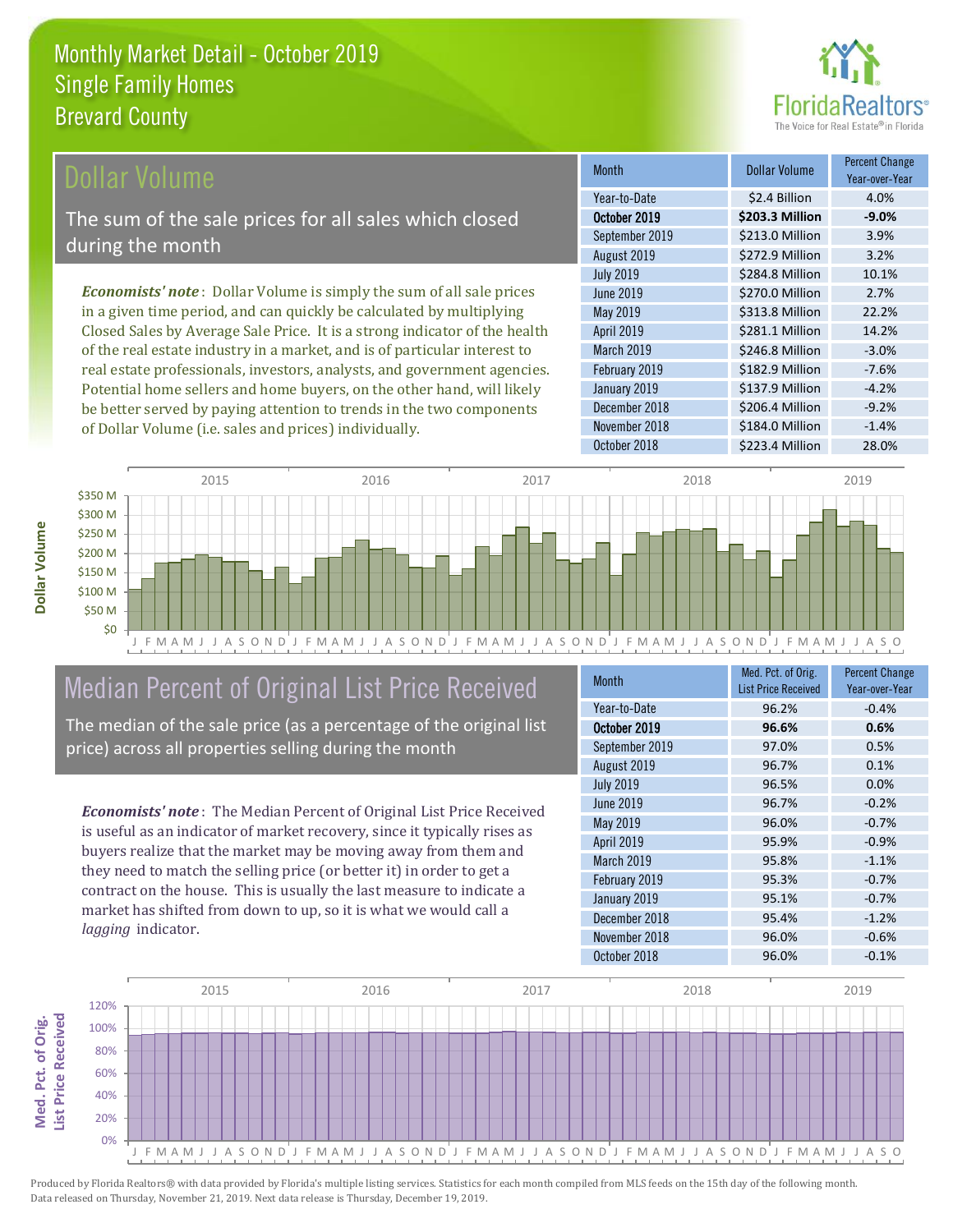

# Median Time to Contract

The median number of days between the listing date and contract date for all Closed Sales during the month

*Economists' note* : Like Time to Sale, Time to Contract is a measure of the length of the home selling process calculated for sales which closed during the month. The difference is that Time to Contract measures the number of days between the initial listing of a property and the signing of the contract which eventually led to the closing of the sale. When the gap between Median Time to Contract and Median Time to Sale grows, it is usually a sign of longer closing times and/or declining numbers of cash sales.

| <b>Month</b>     | Median Time to<br>Contract | <b>Percent Change</b><br>Year-over-Year |
|------------------|----------------------------|-----------------------------------------|
| Year-to-Date     | 39 Days                    | 30.0%                                   |
| October 2019     | 38 Days                    | 11.8%                                   |
| September 2019   | 31 Days                    | 3.3%                                    |
| August 2019      | 30 Days                    | $-6.3%$                                 |
| <b>July 2019</b> | 32 Days                    | 10.3%                                   |
| <b>June 2019</b> | 36 Days                    | 38.5%                                   |
| May 2019         | 38 Days                    | 40.7%                                   |
| April 2019       | 41 Days                    | 51.9%                                   |
| March 2019       | 49 Days                    | 63.3%                                   |
| February 2019    | 57 Days                    | 46.2%                                   |
| January 2019     | 54 Days                    | 45.9%                                   |
| December 2018    | 44 Days                    | 57.1%                                   |
| November 2018    | 39 Days                    | 30.0%                                   |
| October 2018     | 34 Days                    | 0.0%                                    |



# Median Time to Sale

**Median Time to** 

**Median Time to** 

The median number of days between the listing date and closing date for all Closed Sales during the month

*Economists' note* : Time to Sale is a measure of the length of the home selling process, calculated as the number of days between the initial listing of a property and the closing of the sale. *Median* Time to Sale is the amount of time the "middle" property selling this month was on the market. That is, 50% of homes selling this month took *less* time to sell, and 50% of homes took *more* time to sell. Median Time to Sale gives a more accurate picture than Average Time to Sale, which can be skewed upward by small numbers of properties taking an abnormally long time to sell.

| <b>Month</b>     | <b>Median Time to Sale</b> | <b>Percent Change</b><br>Year-over-Year |
|------------------|----------------------------|-----------------------------------------|
| Year-to-Date     | 79 Days                    | 11.3%                                   |
| October 2019     | 77 Days                    | 5.5%                                    |
| September 2019   | 73 Days                    | 2.8%                                    |
| August 2019      | 71 Days                    | 0.0%                                    |
| <b>July 2019</b> | 74 Days                    | 7.2%                                    |
| <b>June 2019</b> | 75 Days                    | 11.9%                                   |
| May 2019         | 79 Days                    | 17.9%                                   |
| April 2019       | 79 Days                    | 19.7%                                   |
| March 2019       | 90 Days                    | 30.4%                                   |
| February 2019    | 94 Days                    | 13.3%                                   |
| January 2019     | 92 Days                    | 16.5%                                   |
| December 2018    | 82 Days                    | 22.4%                                   |
| November 2018    | 79 Days                    | 6.8%                                    |
| October 2018     | 73 Days                    | $-8.8%$                                 |

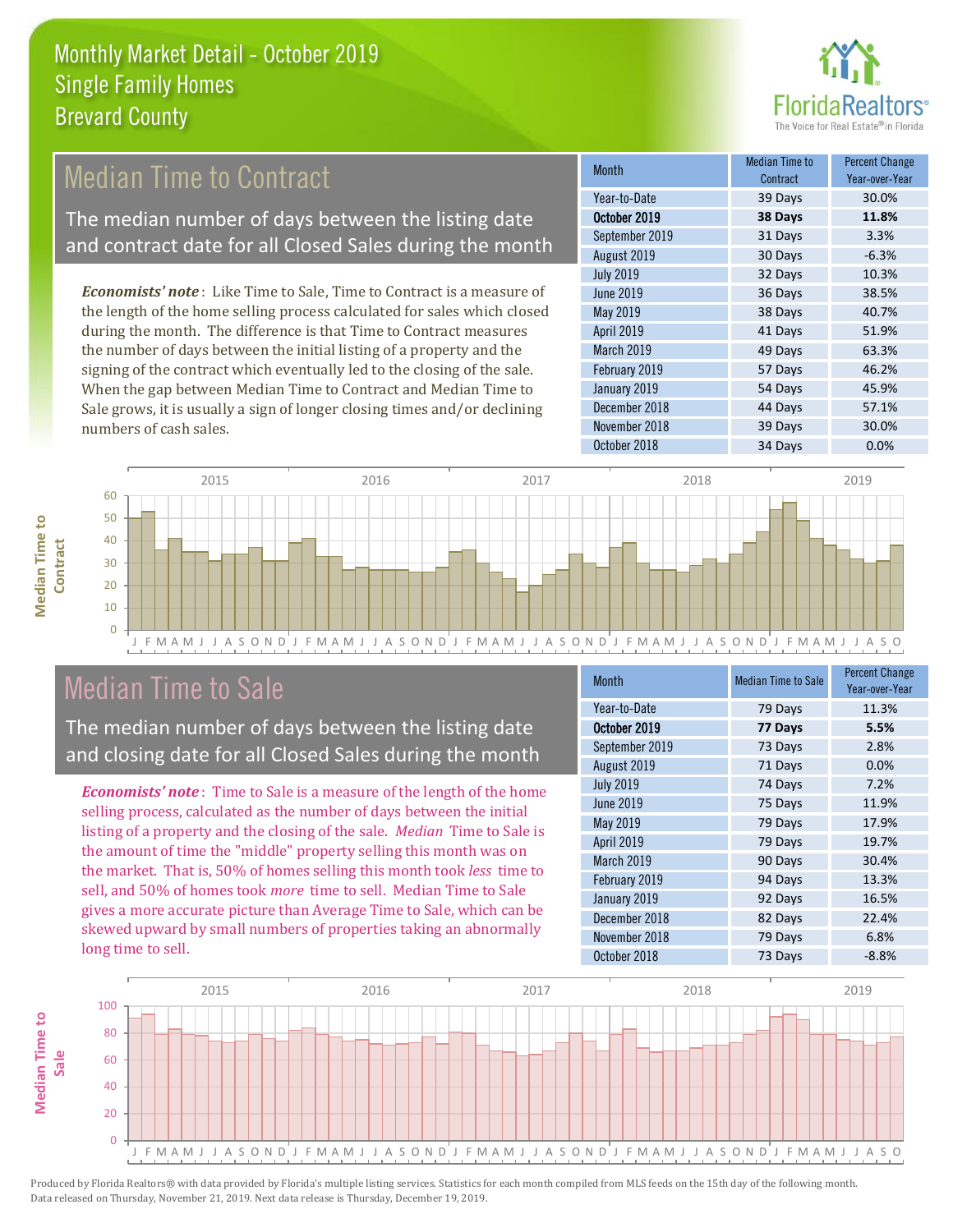

| <b>New Pending Sales</b>                                                      | <b>Month</b>      | <b>New Pending Sales</b> | <b>Percent Change</b><br>Year-over-Year |
|-------------------------------------------------------------------------------|-------------------|--------------------------|-----------------------------------------|
|                                                                               | Year-to-Date      | 9,686                    | 4.1%                                    |
| The number of listed properties that went under                               | October 2019      | 935                      | 22.7%                                   |
| contract during the month                                                     | September 2019    | 784                      | $-1.4%$                                 |
|                                                                               | August 2019       | 893                      | $-1.0\%$                                |
|                                                                               | <b>July 2019</b>  | 1,005                    | 7.7%                                    |
| <b>Economists' note:</b> Because of the typical length of time it takes for a | June 2019         | 988                      | 0.3%                                    |
| sale to close, economists consider Pending Sales to be a decent               | May 2019          | 1,022                    | $-1.5%$                                 |
| indicator of potential future Closed Sales. It is important to bear in        | <b>April 2019</b> | 1,138                    | 10.7%                                   |
| mind, however, that not all Pending Sales will be closed successfully.        | <b>March 2019</b> | 1,145                    | 10.7%                                   |
| So, the effectiveness of Pending Sales as a future indicator of Closed        | February 2019     | 925                      | 2.1%                                    |
| Sales is susceptible to changes in market conditions such as the              | January 2019      | 851                      | $-7.4%$                                 |
| availability of financing for homebuyers and the inventory of                 | December 2018     | 612                      | $-6.7%$                                 |



# New Listings

distressed properties for sale.

The number of properties put onto the market during the month

*Economists' note* : New Listings tend to rise in delayed response to increasing prices, so they are often seen as a lagging indicator of market health. As prices rise, potential sellers raise their estimations of value—and in the most recent cycle, rising prices have freed up many potential sellers who were previously underwater on their mortgages. Note that in our calculations, we take care to not include properties that were recently taken off the market and quickly relisted, since these are not really *new* listings.

| <b>Month</b>     | <b>New Listings</b> | <b>Percent Change</b><br>Year-over-Year |
|------------------|---------------------|-----------------------------------------|
| Year-to-Date     | 10,573              | $-6.0%$                                 |
| October 2019     | 1,092               | 4.0%                                    |
| September 2019   | 909                 | $-2.5%$                                 |
| August 2019      | 983                 | $-19.1%$                                |
| <b>July 2019</b> | 1,091               | 0.6%                                    |
| <b>June 2019</b> | 1,023               | $-10.3%$                                |
| May 2019         | 1,122               | $-16.0%$                                |
| April 2019       | 1,088               | $-5.9%$                                 |
| March 2019       | 1,121               | $-7.7%$                                 |
| February 2019    | 1,060               | 2.3%                                    |
| January 2019     | 1,084               | 0.6%                                    |
| December 2018    | 700                 | 0.7%                                    |
| November 2018    | 948                 | 1.9%                                    |
| October 2018     | 1,050               | 12.2%                                   |

November 2018 674 -14.7% October 2018 762 -11.3%



**New Listings**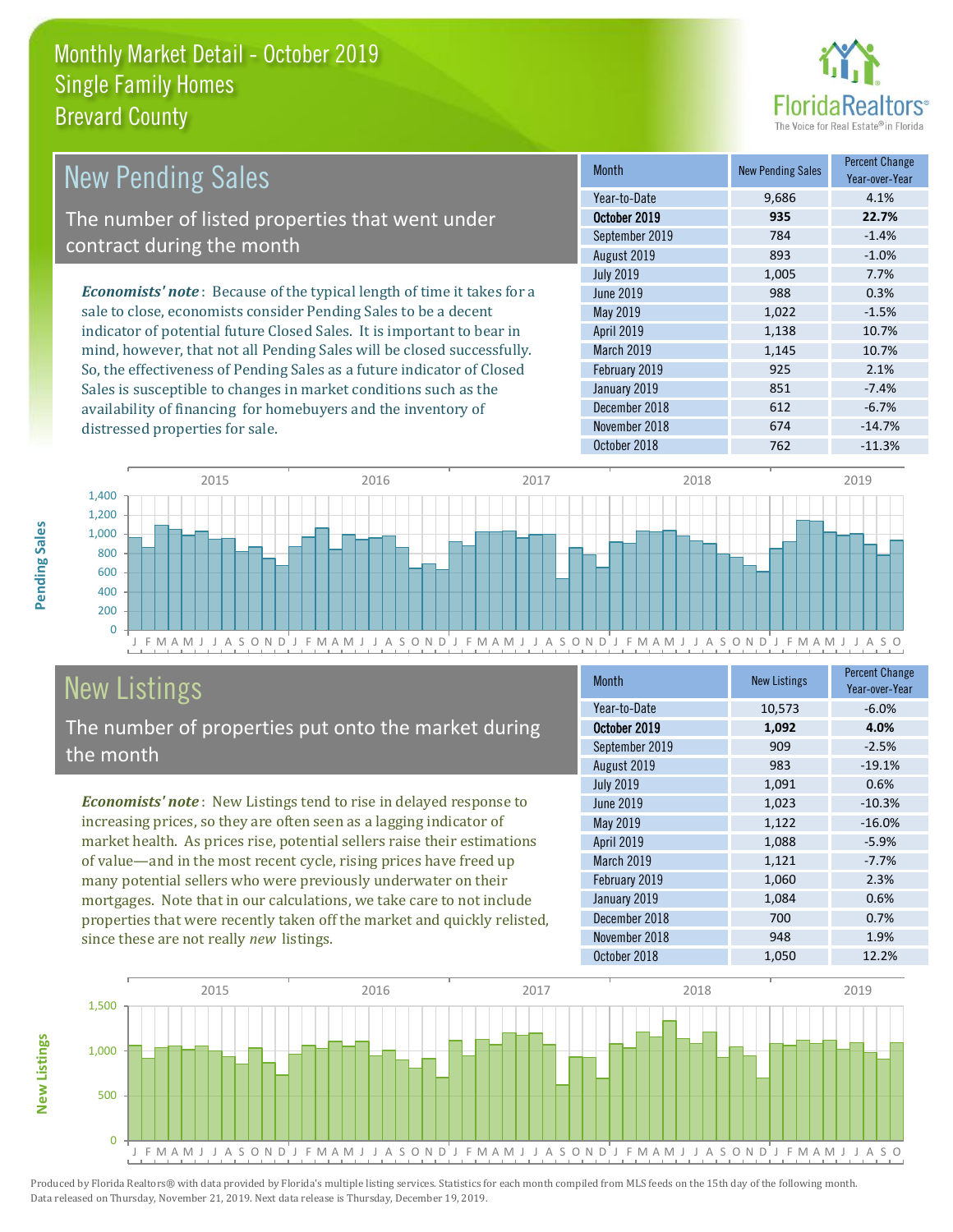

# *Economists' note* : There are a number of ways to define and calculate Inventory. Our method is to simply count the number of active listings Inventory (Active Listings) The number of property listings active at the end of the month

on the last day of the month, and hold this number to compare with the same month the following year. Inventory rises when New Listings are outpacing the number of listings that go off-market (regardless of whether they actually sell). Likewise, it falls when New Listings aren't keeping up with the rate at which homes are going off-market.

| <b>Month</b>             | Inventory | <b>Percent Change</b><br>Year-over-Year |
|--------------------------|-----------|-----------------------------------------|
| <b>YTD (Monthly Avg)</b> | 2,562     | 2.2%                                    |
| October 2019             | 2,348     | $-16.3%$                                |
| September 2019           | 2,313     | $-12.1%$                                |
| August 2019              | 2,314     | $-15.2%$                                |
| <b>July 2019</b>         | 2,405     | $-6.3%$                                 |
| <b>June 2019</b>         | 2,433     | $-3.3%$                                 |
| May 2019                 | 2,553     | $-0.2%$                                 |
| <b>April 2019</b>        | 2,586     | 7.7%                                    |
| March 2019               | 2,769     | 18.8%                                   |
| February 2019            | 2,954     | 31.6%                                   |
| January 2019             | 2,947     | 29.1%                                   |
| December 2018            | 2,808     | 29.6%                                   |
| November 2018            | 2,917     | 29.1%                                   |
| October 2018             | 2,806     | 26.1%                                   |



# Months Supply of Inventory

An estimate of the number of months it will take to deplete the current Inventory given recent sales rates

*Economists' note* : MSI is a useful indicator of market conditions. The benchmark for a balanced market (favoring neither buyer nor seller) is 5.5 months of inventory. Anything higher is traditionally a buyers' market, and anything lower is a sellers' market. There is no single accepted way of calculating MSI. A common method is to divide current Inventory by the most recent month's Closed Sales count, but this count is a usually poor predictor of future Closed Sales due to seasonal cycles. To eliminate seasonal effects, we use the 12-month average of monthly Closed Sales instead.

| <b>Month</b>      | <b>Months Supply</b> | <b>Percent Change</b><br>Year-over-Year |
|-------------------|----------------------|-----------------------------------------|
| YTD (Monthly Avg) | 3.1                  | 3.3%                                    |
| October 2019      | 2.8                  | $-15.2%$                                |
| September 2019    | 2.8                  | $-12.5%$                                |
| August 2019       | 2.8                  | $-15.2%$                                |
| <b>July 2019</b>  | 2.9                  | $-6.5%$                                 |
| June 2019         | 2.9                  | $-6.5%$                                 |
| May 2019          | 3.0                  | $-3.2%$                                 |
| <b>April 2019</b> | 3.1                  | 6.9%                                    |
| March 2019        | 3.4                  | 21.4%                                   |
| February 2019     | 3.6                  | 33.3%                                   |
| January 2019      | 3.6                  | 28.6%                                   |
| December 2018     | 3.4                  | 25.9%                                   |
| November 2018     | 3.5                  | 25.0%                                   |
| October 2018      | 3.3                  | 22.2%                                   |

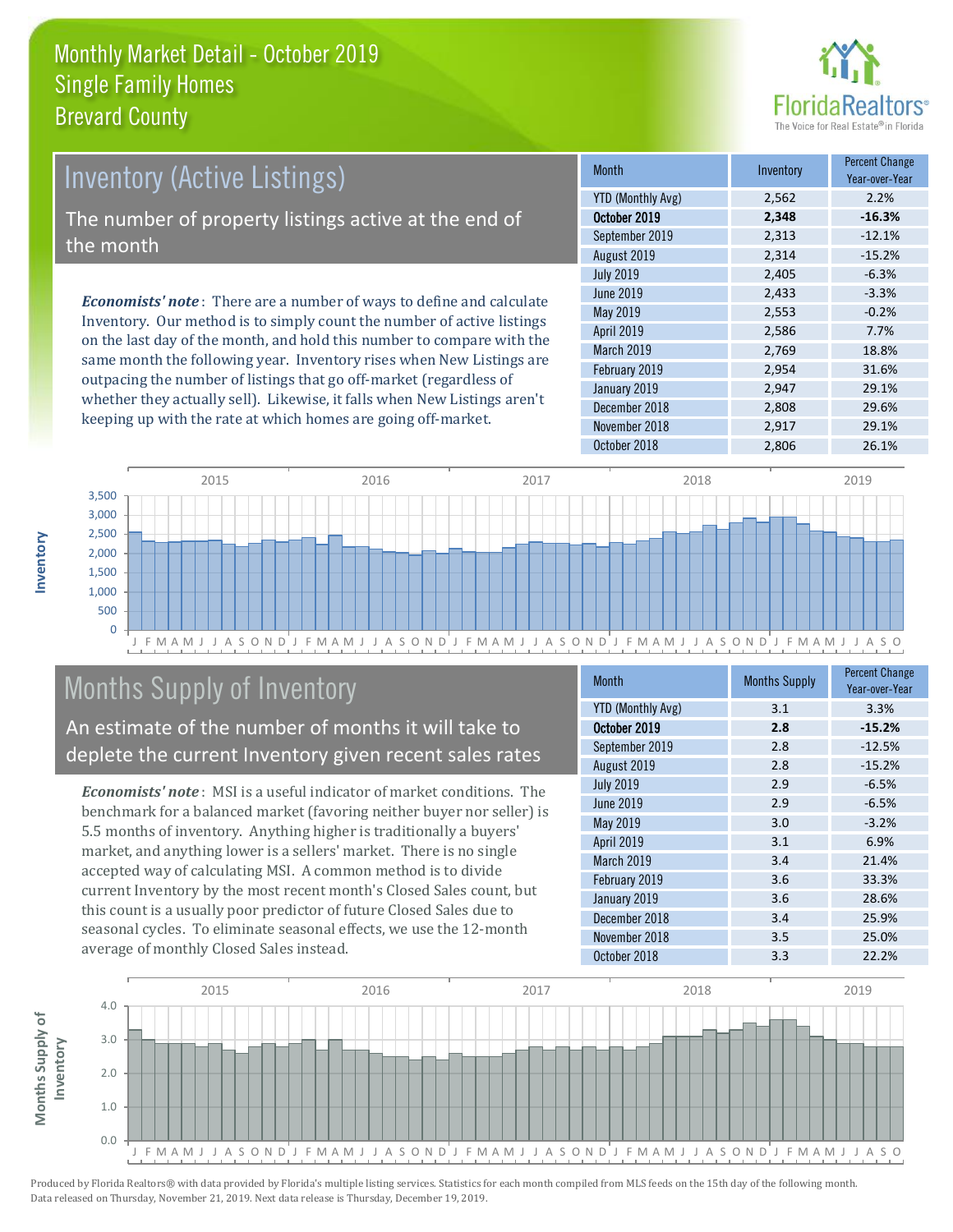

#### *Economists' note:* Closed Sales are one of the simplest—yet most important—indicators for the residential real estate market. When comparing Closed Sales across markets of different sizes, we recommend comparing the percent changes in sales rather than the number of sales. Closed Sales (and many other market metrics) are affected by seasonal cycles, so actual trends are more accurately represented by year-over-year changes (i.e. comparing a month's sales to the amount of sales in the same month in the previous year), rather than changes from one month to the next. \$1,000,000 or more 4  $-50.0\%$ \$250,000 - \$299,999 119 10.2% \$300,000 - \$399,999 136 12.4% \$400,000 - \$599,999 73 -14.1% \$600,000 - \$999,999 17 -39.3% \$150,000 - \$199,999 165 -14.1% \$200,000 - \$249,999 136 -8.7%  $$100,000 - $149,999$  74 -20.4% Sale Price Closed Sales Percent Change Year-over-Year Less than \$50,000 0 0 -100.0% \$50,000 - \$99,999 15 -31.8% 250 October 2018 **October 2019** 250 Closed Sales by Sale Price The number of sales transactions which closed during the month



### Median Time to Contract by Sale Price The median number of days between the listing date and contract date for all Closed Sales during the month

*Economists' note* : Like Time to Sale, Time to Contract is a measure of the length of the home selling process calculated for sales which closed during the month. The difference is that Time to Contract measures the number of days between the initial listing of a property and the signing of the contract which eventually led to the closing of the sale. When the gap between Median Time to Contract and Median Time to Sale grows, it is usually a sign of longer closing times and/or declining numbers of cash sales.

| <b>Sale Price</b>     | Median Time to<br>Contract | Percent Change<br>Year-over-Year |
|-----------------------|----------------------------|----------------------------------|
| Less than \$50,000    | (No Sales)                 | N/A                              |
| $$50,000 - $99,999$   | 38 Days                    | 123.5%                           |
| $$100,000 - $149,999$ | 31 Days                    | $-11.4%$                         |
| $$150,000 - $199,999$ | 25 Days                    | 4.2%                             |
| \$200,000 - \$249,999 | 30 Days                    | 7.1%                             |
| \$250,000 - \$299,999 | 39 Days                    | $-7.1%$                          |
| \$300,000 - \$399,999 | 48 Days                    | 6.7%                             |
| \$400,000 - \$599,999 | 63 Days                    | 0.0%                             |
| \$600,000 - \$999,999 | 84 Days                    | $-8.7%$                          |
| \$1,000,000 or more   | 186 Days                   | 148.0%                           |



Produced by Florida Realtors® with data provided by Florida's multiple listing services. Statistics for each month compiled from MLS feeds on the 15th day of the following month. Data released on Thursday, November 21, 2019. Next data release is Thursday, December 19, 2019.

**Median Time to Contract**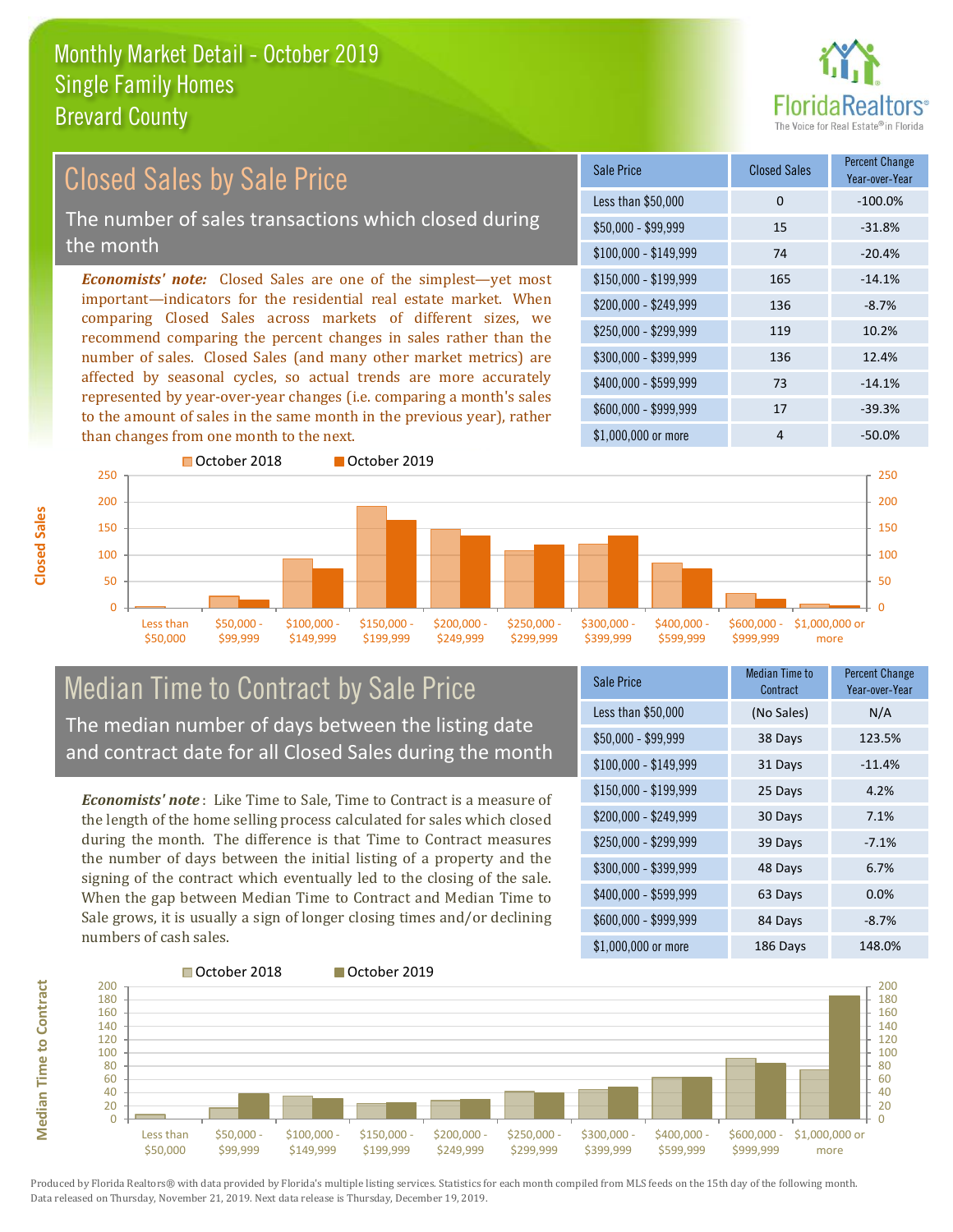

# New Listings by Initial Listing Price The number of properties put onto the market during

the month

*Economists' note:* New Listings tend to rise in delayed response to increasing prices, so they are often seen as a lagging indicator of market health. As prices rise, potential sellers raise their estimations of value—and in the most recent cycle, rising prices have freed up many potential sellers who were previously underwater on their mortgages. Note that in our calculations, we take care to not include properties that were recently taken off the market and quickly relisted, since these are not really *new* listings.

| <b>Initial Listing Price</b> | <b>New Listings</b> | <b>Percent Change</b><br>Year-over-Year |
|------------------------------|---------------------|-----------------------------------------|
| Less than \$50,000           | 4                   | 33.3%                                   |
| $$50,000 - $99,999$          | 23                  | 21.1%                                   |
| $$100,000 - $149,999$        | 96                  | 1.1%                                    |
| $$150,000 - $199,999$        | 218                 | 1.4%                                    |
| \$200,000 - \$249,999        | 207                 | $-3.7%$                                 |
| $$250,000 - $299,999$        | 156                 | $-2.5%$                                 |
| \$300,000 - \$399,999        | 192                 | 22.3%                                   |
| \$400,000 - \$599,999        | 130                 | 6.6%                                    |
| \$600,000 - \$999,999        | 52                  | 10.6%                                   |
| $$1,000,000$ or more         | 14                  | $-17.6%$                                |



**Inventory**

**New Listings**



### Inventory by Current Listing Price The number of property listings active at the end of the month

*Economists' note* : There are a number of ways to define and calculate Inventory. Our method is to simply count the number of active listings on the last day of the month, and hold this number to compare with the same month the following year. Inventory rises when New Listings are outpacing the number of listings that go off-market (regardless of whether they actually sell). Likewise, it falls when New Listings aren't keeping up with the rate at which homes are going off-market.

| <b>Current Listing Price</b> | Inventory | <b>Percent Change</b><br>Year-over-Year |
|------------------------------|-----------|-----------------------------------------|
| Less than \$50,000           | 5         | $-16.7%$                                |
| $$50,000 - $99,999$          | 35        | 6.1%                                    |
| $$100,000 - $149,999$        | 126       | $-37.6%$                                |
| $$150,000 - $199,999$        | 335       | $-27.5%$                                |
| \$200,000 - \$249,999        | 350       | $-19.9%$                                |
| \$250,000 - \$299,999        | 312       | $-10.6%$                                |
| \$300,000 - \$399,999        | 387       | $-21.2%$                                |
| \$400,000 - \$599,999        | 431       | $-5.1%$                                 |
| \$600,000 - \$999,999        | 253       | 10.0%                                   |
| \$1,000,000 or more          | 114       | $-19.7%$                                |